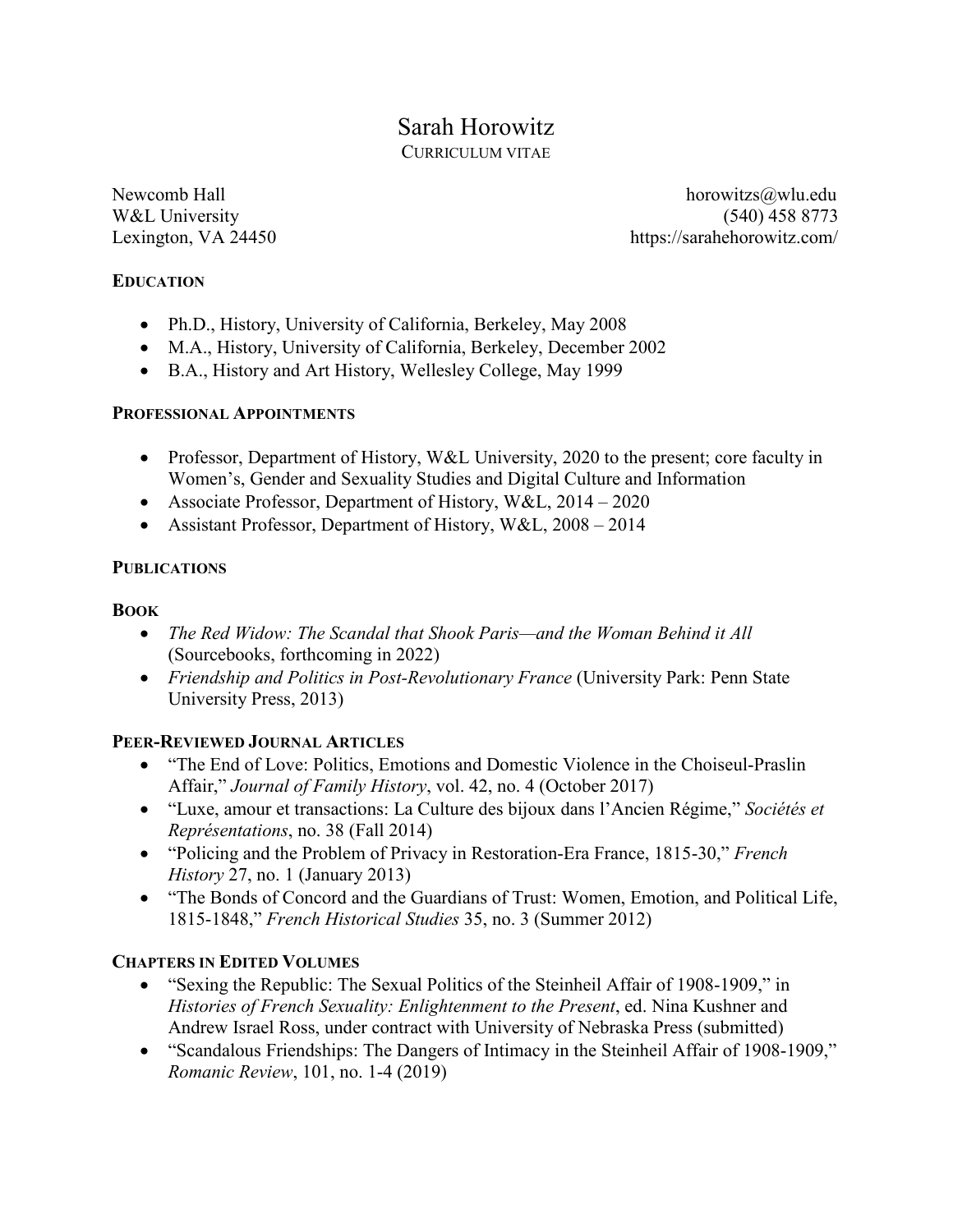• "Foucault's Panopticon—A Model for NSA Surveillance?," in *Privacy and Power: A Transatlantic Dialogue in the Shadow of the NSA-Affair*, ed. Russell Miller (Cambridge: Cambridge University Press, 2017)

#### **TEXTBOOK**

• with Brandon Walsh, *Introduction to Text Analysis: A Coursebook*, 2016, available at http://walshbr.com/textanalysiscoursebook/

#### **DIGITAL HUMANITIES PROJECT**

• series of blog posts examining the Steinheil Affair of 1908-1909 through text analysis available at https://sarahehorowitz.com/

## **BOOK REVIEWS**

- Review of *"Misfits" in Fin-de-Siècle France and Italy: Anatomies of Difference* by Susan A. Ashley, in *H-France Reviews*, vol. 18 (April 2018), no. 67
- Review of *Choosing Terror: Virtue, Friendship, and Authenticity in the French Revolution*, by Marisa Linton, in *The Journal of Modern History*, 89, no. 4 (December 2017)
- Review of *Brotherly Love: Freemasonry and Male Friendship in Enlightenment France*, by Kenneth Loiselle, in *French* History, no. 29 (June 2015)
- Review of *Doing Emotions History*, Susan Matt and Peter Stearns, eds., in *The Canadian Journal of History*, 49, no. 3 (Winter 2014)

# **OP-EDS / ONLINE PUBLICATIONS**

- "Will Technology Change How We Understand Interpersonal Violence? Maybe. Probably Not." *Nursing Clio*, October 3, 2019
- "Sherlock Holmes Comes to Paris: True Crime and Private Detection in the Belle Époque," *Nursing Clio*, July 11, 2019
- "Why bad behavior gets a pass at elite institutions," Made by History, *Washington Post*, October 2, 2018
- With Mikki Brock and Molly Michelmore, "Why Universities Should Be on the Front Lines of the Monument Wars," Made by History, *Washington Post*, September 6, 2018
- "Why 2018 is awash in conspiracy theories and scandals," Made by History, *Washington Post*, June 13, 2018

#### **AWARDS AND HONORS**

- Lenfest Grants, W&L University, Summer 2009, Summer 2010, Summer 2011, Summer 2012, Summer 2013, Summer 2014, Summer 2015, Summer 2018, Summer 2019, Summer 2020
- Mellon Summer Research Grant for the Digital Humanities, W&L University, Summer 2016, Summer 2017
- Visiting Scholar, Center for European Studies, Harvard University, Fall 2015-Spring 2016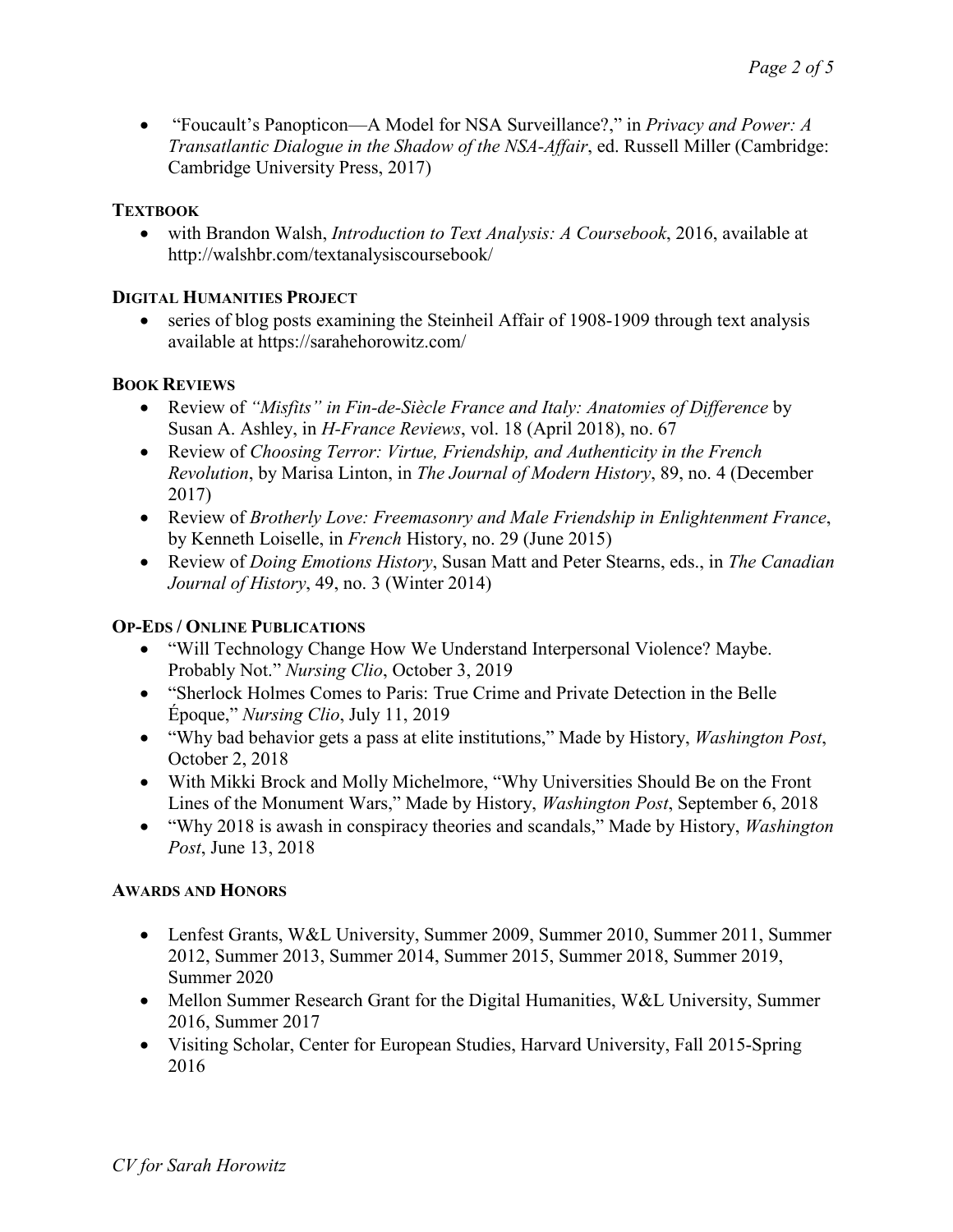- Selected to participate in NEH Institute: Networks and Network Analysis, August 15-27, 2010
- Mabelle McLeod Lewis Memorial Fund fellowship, Fall 2007-Spring 2008
- Chancellor's Dissertation Year Fellowship, University of California, Berkeley, Fall 2007- Spring 2008 (declined)
- Dean's Normative Time Fellowship, University of California, Berkeley, Fall 2005-Spring 2006
- Ehrman chairholder fund fellowship, Department of History, University of California, Berkeley, Fall 2005
- Simpson Memorial Research Fellowship, Institute of International Studies, University of California, Berkeley, 2004-2005
- George H. Guttridge Prize (for an outstanding student in the field of English or American colonial history), Department of History, University of California, Berkeley, Spring 2004
- Passed qualifying examinations with distinction, Department of History, University of California, Berkeley, Spring 2004
- Heller Seminar Paper Prize, Department of History, University of California, Berkeley, 2002
- Regents Intern Fellowship, University of California, Berkeley, 2001-2004
- Edna V. Moffett Fellowship, Wellesley College, 2001-2002
- Honors in History, Wellesley College, 1999
- Graduated from Wellesley College *summa cum laude*, 1999
- Elected to Phi Beta Kappa, Fall 1998

# **CONFERENCE PAPERS AND INVITED PRESENTATIONS**

- "Courtesan, Salonnière, and Murderer?: Marguerite Steinheil as Sexual Celebrity in Belle Époque Paris," Society for French Historical Studies, Indianapolis, IN, April 5, 2019
- "Sex and Scandal from the  $19<sup>th</sup>$  century to #metoo," Sciences-Po, Le Havre, April 19, 2018
- Chair and commentator, "Culture and Nation," Society for French Historical Studies, Pittsburgh, PA, March 10, 2018
- Chair, "Feminism, Gender, and Sexuality in the Belle Époque," Society for French Historical Studies, Pittsburgh, PA, March 9, 2018
- "Scandalous Friendships: The Dangers of Intimacy in the Steinheil Affair of 1908-1909," Symposium on The Art of Friendship in France, from the Revolution to the First World War," Oxford, UK, July 20, 2017
- "Michel Foucault and the NSA-Affair," Center for International Education, W&L University, April 4, 2017
- Chair, "Constructions of Female Authority," Society for French Historical Studies, Washington, DC, April 21, 2017
- "Friendship: A Historiography and Some Definitions," Symposium on The Art of Friendship in France, from the Revolution to the First World War," Cambridge, UK, July 19, 2016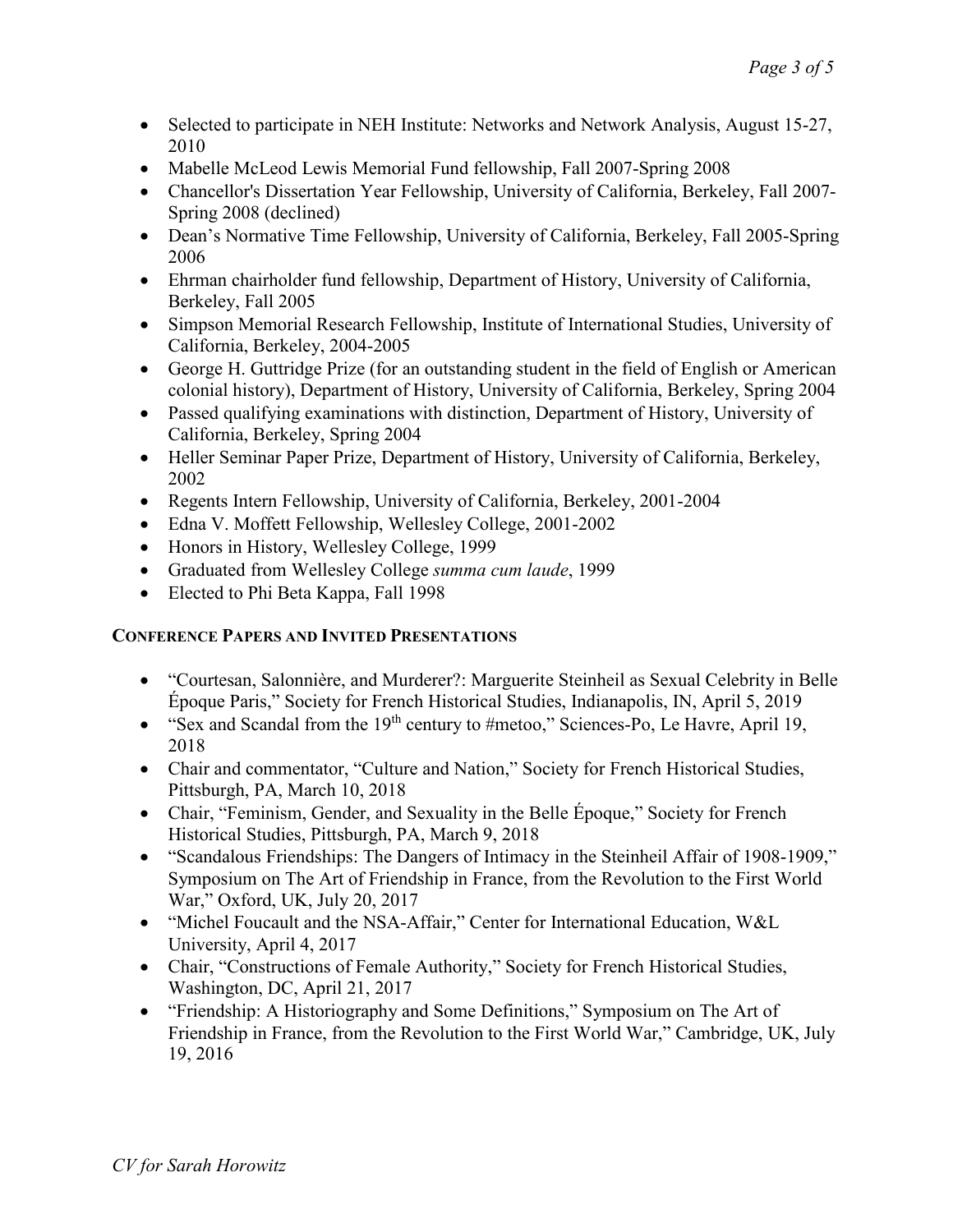- "What's Love Got to Do with It?: Familial Love, Hierarchy, and Politics in the Choiseul-Praslin Affair of 1847," Society for French Historical Studies, Nashville, TN, March 4, 2016
- "Sex and Scandal in France since the Old Regime," Visiting Scholars Seminar, Center for European Studies, Harvard University, Cambridge, MA, December 2, 2015
- Chair, "Becoming Modern: Women's Exchanges and Negotiation in the Third Republic," Western Society for French History, Chicago, IL, November 7, 2015
- "Male Friendship and Politics in Post-Revolutionary France," Society for French Historical Studies, April 5, 2013
- Chair and commentator, "De la nue aux filles insoumises: The Disruptive Body in Finde-Siècle Art and Culture," Society for French Historical Studies, April 5, 2013
- "Friends with Benefits: Gender, Emotion and Friendship among Nineteenth-Century French Elites," Charlotte Area French Studies Workshop, January 27, 2013
- "A Nation Divided?: Politics and Social Networks in Post-Revolutionary France," Social Science History Association, November 20, 2011
- "The Assurance of a Friendship that Will Only End with my Life': Factional Allegiance and the Language of Sentiment in Political Life, 1815-1848," Western Society for French History, November 11, 2011
- "Social Networks and Political Life in Post-Revolutionary France," NEH Institute: Networks and Network Analysis reunion conference, October 21, 2011
- "Chacun se tait, chacun s'isole:' Spying, Denunciation and Social Dissolution in the Early Nineteenth Century," Society for French Historical Studies, April 10, 2010
- "Forms of Affiliation: Friendship Networks, Politics and Gender among Political Elites, 1815-1848," Western Society for French History, October 24, 2009
- "Friendship and the Problem of the Social Order in Balzac's *Illusions perdues*," Interdisciplinary Nineteenth-Century Studies Conference, April 25, 2009
- "The Poverty of Luxury: French Constructions of Elite British Sociability in the First Half of the Nineteenth Century," Western Society for French History, November 8, 2008
- "Just Friends? Separate Spheres and the Case of Male/Female Friendships in the Early Nineteenth Century," Society for French Historical Studies, April 21, 2006
- "Amitié et démocratie," Ecole des Hautes Etudes en Sciences Sociales, March 8, 2006

# **COURSES TAUGHT**

- European Civilization, 1500-1789
- European Civilization, 1789 the present
- France: Old Regime and Revolution
- France Since the Revolution
- Gender and Sexuality in Modern Europe
- Scandal, Crime and Spectacle in  $19<sup>th</sup>$  Century Europe
- France: A Contested Nation
- Paris: A Contested City
- Dreaming of Paris
- Making Modern Sexuality
- Seminar: The French Revolution

*CV for Sarah Horowitz*